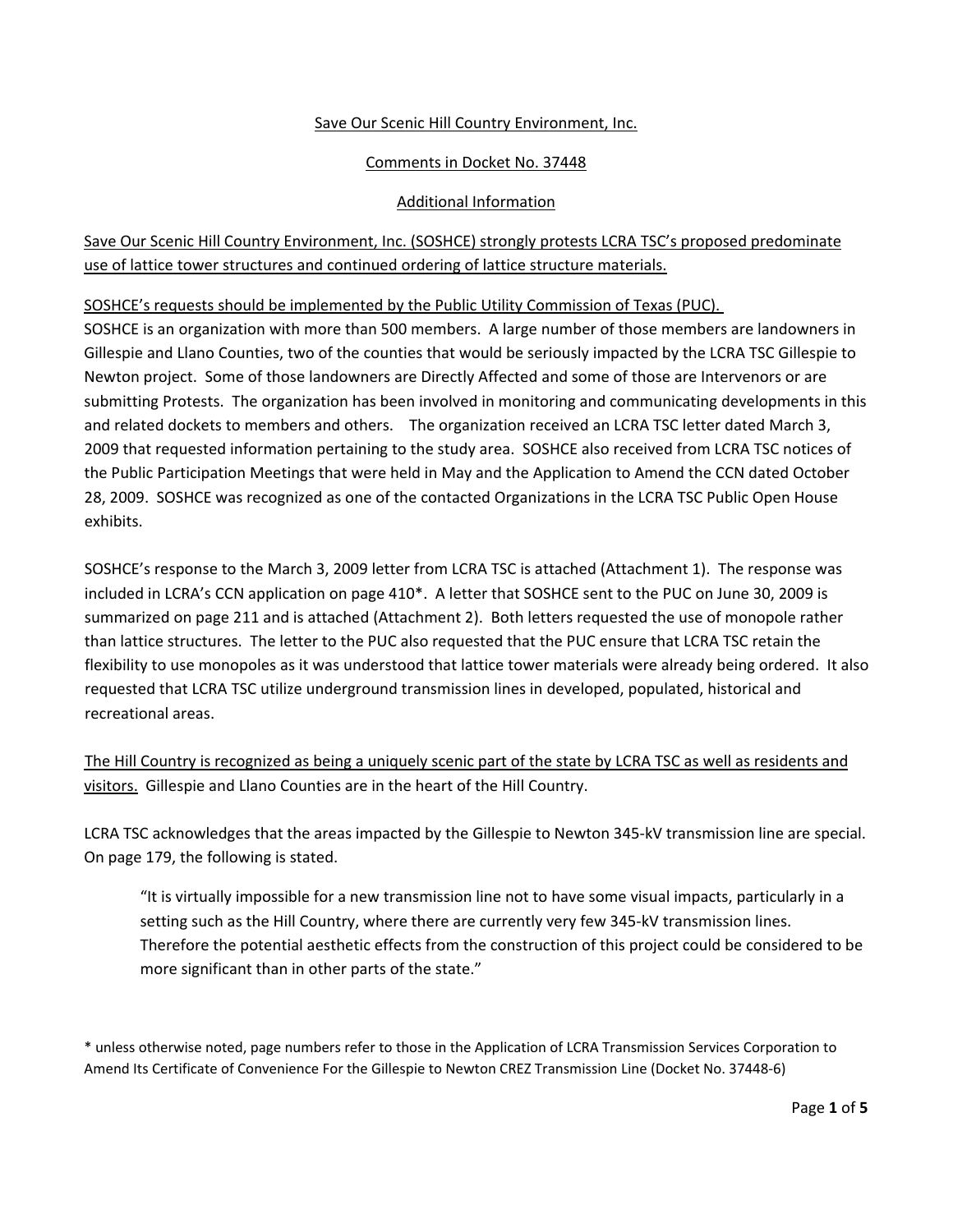Likewise, on page 9, it is stated:

"Fredericksburg and the surrounding area are known as a major tourist attraction for shopping, vineyards, and scenic beauty."

Continuing on page 179, it is stated that:

"LCRA TSC will attempt to mitigate, as much as possible, the potential visual impacts of the proposed project, regardless of which route is ultimately selected."

LCRA TSC acknowledges that landowners, organizations and public officials have demanded that the aesthetic impacts of the project be minimized and that monopoles be utilized in general rather than lattice structures. These groups include the Llano County Commissioners (pages 414‐415), the Gillespie County Commissioners (pages 408‐409), the Gillespie County Economic Development Commission (page 406) and the Fredericksburg Convention and Visitors Bureau (page 405) as well as SOSHCE. LCRA TSC summarized the input that was received from these groups on pages 211‐212.

On page 685, LCRA TSC acknowledges:

"It should also be noted that virtually all public comment related to structure type was the desire to have steel poles as an alternative to lattice towers."

#### There are precedents that clearly indicate monopoles can and should be utilized in this area.

The letter SOSHCE sent to the PUC listed two of the precedents for utilizing monopoles in rural areas.

- (1) The utilization of monopoles by LCRA for the 345‐kV transmission line from the Kendall Substation to the Cagnon Substation.
- (2) The utilization of monopoles by an affiliate of NextERA Energy Resources on the transmission line that is currently under construction from the Horse Hollow wind farm near Abilene to the Kendall Substation.

Regarding the Kendall to Cagnon monopoles line, LCRA TSC's brief and inadequate explanation on page 683 stated that:

"LCRA TSC also owns approximately 21 miles of 345‐kV tubular steel poles in Kendall County. LCRA TSC found that the construction of these 345‐kV tubular steel poles was more expensive than anticipated at that time and presented a variety of construction challenges in rugged terrain."

For the NextERA Energy monopoles that were used in this area, LCRA TSC indicated on page 681 that:

"Prestressed concrete poles, similar to those used for a private 345‐kV single‐circuit transmission line constructed by NextERA in the Hill Country, would not be feasible for the 345‐kV double‐circuit‐capable line which is the subject of this CCN application and would present no easement advantage."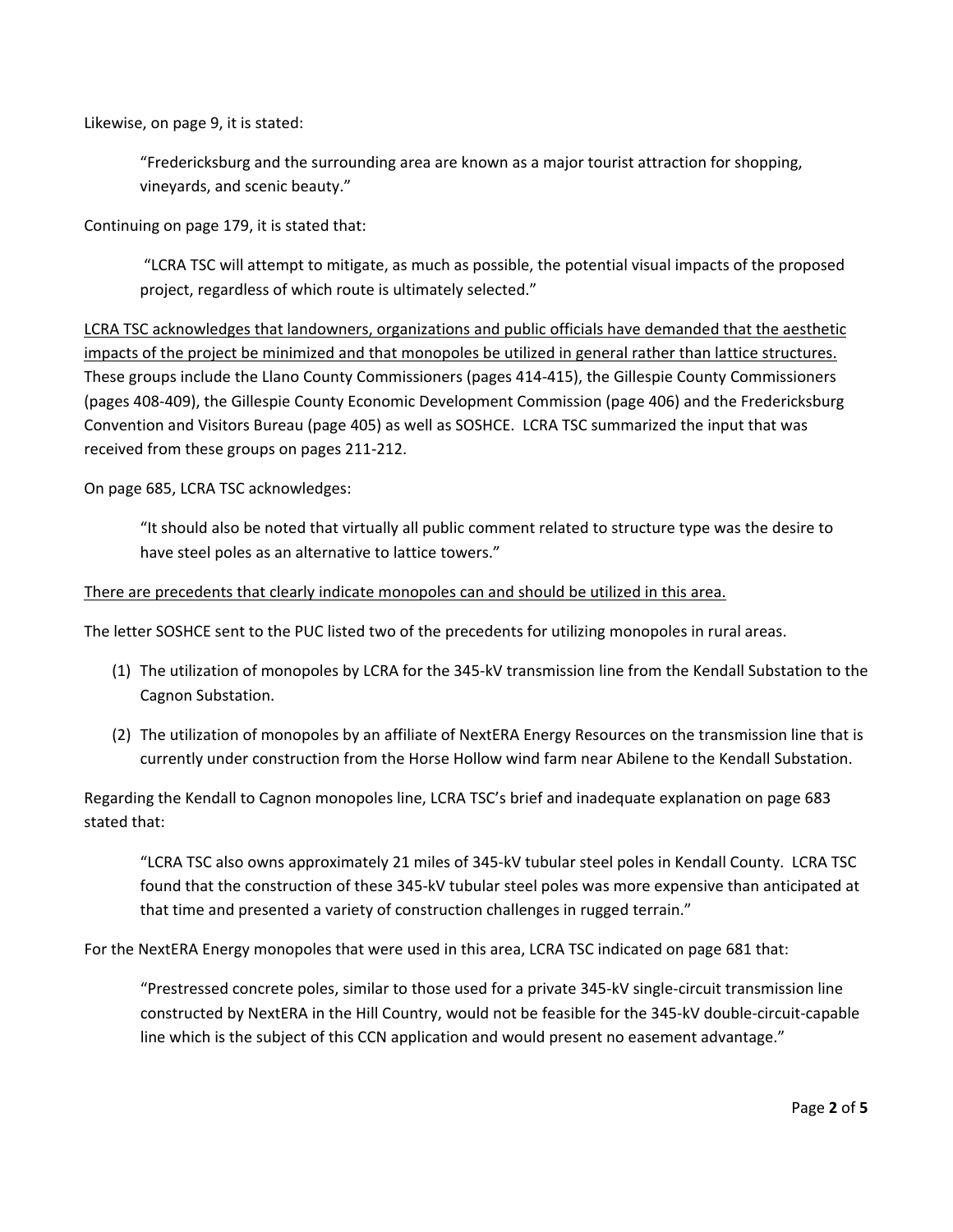The key point here is that another company utilized monopoles. The appearance is the important issue, not the construction material type.

As further support for the use of monopoles, a recent document (37448‐258) was posted on the PUC filings retrieval website. In attached documents attributed to Lone Star Transmission, LLC regarding its CREZ Central A to Central C to Sam Switch to Navarro 345 kV Transmission Line Project, it is stated on page 3 of 5 of the Frequently Asked Questions section that:

"We plan to use aesthetically pleasing poles, which are scheduled to range from 120‐foot to 140‐foot, for a majority of the route. We anticipate each pole will be a single shaft capable of holding both circuits. This type of pole requires much less right‐of‐way that other types of transmission line structures."

Further, on page 2 of 4 of the Fact Sheet section, the following is stated:

"Aesthetically pleasing poles, from 120 to 140 foot tall, are planned to be used for a majority of the line, which is expected to transport enough energy to power over 2.5 million homes."

(These documents are also accessible from the Lone Star Transmission, LLC website: http://www.lonestar‐ transmission.com/ .)

The PUC has recognized that monopole structures have reduced visual impact and lessened aesthetic and economic degradation relative to lattice structures.

In the Clear Springs to Hutto 345‐kV transmission line, PUC Docket No. 33978, the PUC required LCRA TSC to utilize monopoles in the Extra Territorial Jurisdiction area of the City of Hutto. In the Final Order dated October 10, 2008, the Commission stated:

"The Commission finds that using the pole structures in the extra‐territorial jurisdiction of the City of Hutto is justified, despite the somewhat greater cost, because of the reduced visual impact and the lessened aesthetic and economic degradation associated with transmission lines constructed with pole structures relative to lattice‐tower structures."

As a uniquely scenic part of the state, the Hill Country desires at least the same, or even greater, consideration than the area near Hutto.

It is also interesting to note that on page 44 of the Order that the cost reduction for using lattice rather than pole structures was \$25 million with a total project cost of \$192 million. This incremental cost for monopoles is significantly less than the more than \$67 million increase estimated by LCRA TSC for the subject Gillespie to Newton project that covers a similar distance.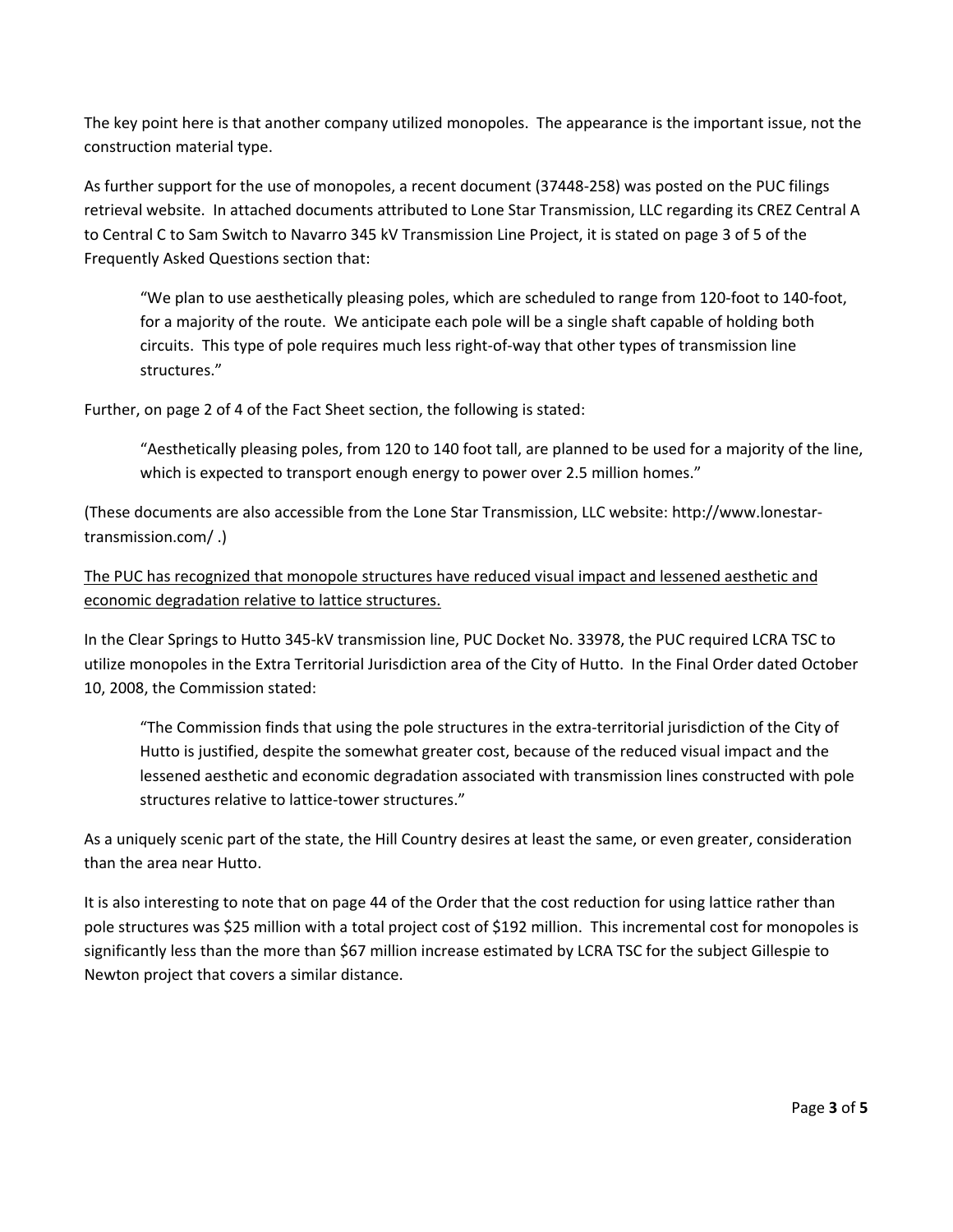Even if monopole structures are more costly, the price is extremely small compared to the visual impact and accompanying loss in property values caused by the permanent scarring that will occur in the Hill Country. The consumers outside of this area that will get most of the benefit should be expected to at least help reduce the negative impacts.

Regarding LCRA TSC's structure selection, they stated on page 6 of the CCN application that:

"Lattice towers were selected as typical structures based on cost and efficiency."

They went on to say:

"…….since aesthetics are subjective and difficult to weigh, LCRA TSC selected double‐circuit lattice towers as typical structure type based on quantifiable factors, cost (an economic factor) and weight (which relates to efficiency)."

Despite their commitment to "attempt to mitigate, as much as possible, the potential visual impact of the proposed project" , they essentially have determined that they would ignore "the aesthetics" in determining the structures they will use. SOSHCE and others believe the structures will have a significant negative economic impact on those areas within sight of the structures.

Regarding the cost of monopoles, on pages 684 and 685, LCRA TSC indicated the cost of the project would increase from \$161.9 million for lattice structures to \$229.7 million for monopoles. To put this differential into perspective, the total estimated cost for the CRZ transmission line projects is \$4.9 billion per the PUC. The increase in cost would amount to less than 1.5% or less than 6 cents per month per residential customer. Even if the increase in cost is extrapolated to the other projects in the Hill Country, it would be a small price to pay.

Underground transmission lines should be utilized in especially unique areas for the very short distances that would be involved. LCRA TSC has the capability to avoid developed, populated, historic and recreational areas through routing options in a number of cases. Where that is not the case, underground transmission lines should be utilized.

On page 7, LCRA TSC states:

"Underground construction is not reasonable for this line. In another project, PUC Docket No. 33978 (Clear Springs to Hutto 345‐kV transmission line) with more favorable substrate and topography, the estimated cost for an underground line was \$30 to \$40 million dollars per mile."

As the Clear Springs to Hutto information is dated, LCRA TSC should update its analysis and make it specific to this project. Whatever the actual cost is for the very short distances involved, the reduced permanent impacts on these unique areas is justifiable.

Both the Gillespie County Commissioners (pages 408‐409) and SOSHCE (page 211 and Attachment 2) supported the use of underground transmission lines in developed, populated, historical and recreational areas.